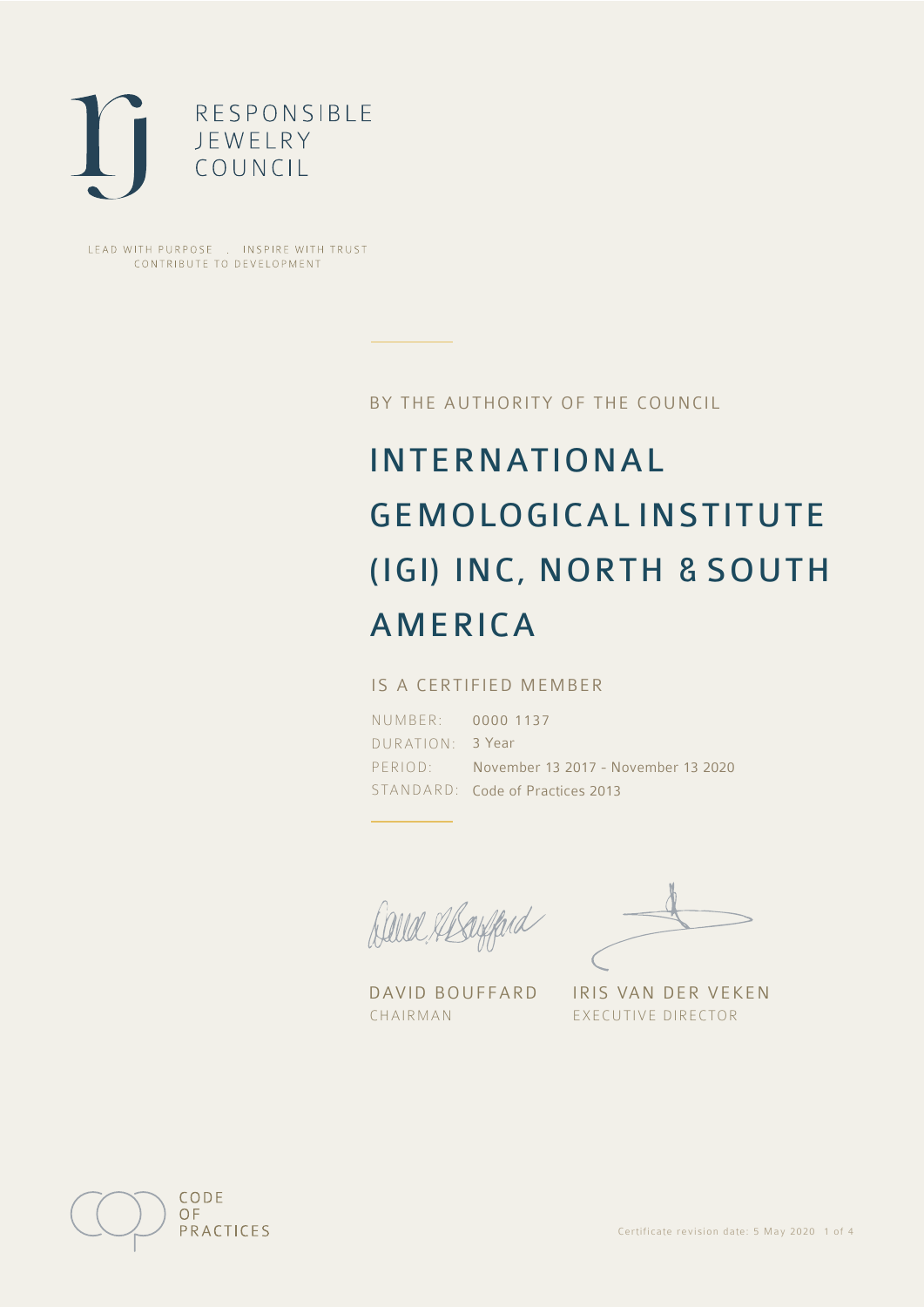

## CERTIFICATION **OVERVIEW**

| <b>MEMBERSHIP</b><br><b>FORUM</b> | Service Industries                                                                                                                                                                                                                                                                                                                                                                     |
|-----------------------------------|----------------------------------------------------------------------------------------------------------------------------------------------------------------------------------------------------------------------------------------------------------------------------------------------------------------------------------------------------------------------------------------|
| AUDIT<br>DATE                     | September 27-28, October 05 2017                                                                                                                                                                                                                                                                                                                                                       |
| <b>AUDIT</b><br><b>TYPE</b>       | Re-Certification                                                                                                                                                                                                                                                                                                                                                                       |
| APPLICABLE<br><b>STANDARD</b>     | Code of Practices 2013                                                                                                                                                                                                                                                                                                                                                                 |
| ACCREDITED<br><b>AUDIT FIRM</b>   | <b>UL Responsible Sourcing</b>                                                                                                                                                                                                                                                                                                                                                         |
| CERTIFICATION<br><b>SCOPE</b>     | IGI-New York, New York, USA - Laboratory; IGI-Los Angeles,<br>Los Angeles, USA - Laboratory; IGI-Toronto, Toronto, Canada -<br>Laboratory.                                                                                                                                                                                                                                             |
| APPLICABLE<br>PROVISIONS          | 1. General requirements: 1-4, except 3.2<br>2. Responsible supply chains and human rights: 5-12, except 7,<br>9.3, 11.2-4 and 12<br>3. Labor rights and working conditions: 13-20, except 19.3<br>4. Health, safety and environment: 21-25, except 21.10<br>5. Diamonds, gold and platinum group metal products: 26-28,<br>except 27.2<br>6. Responsible mining sector: Not applicable |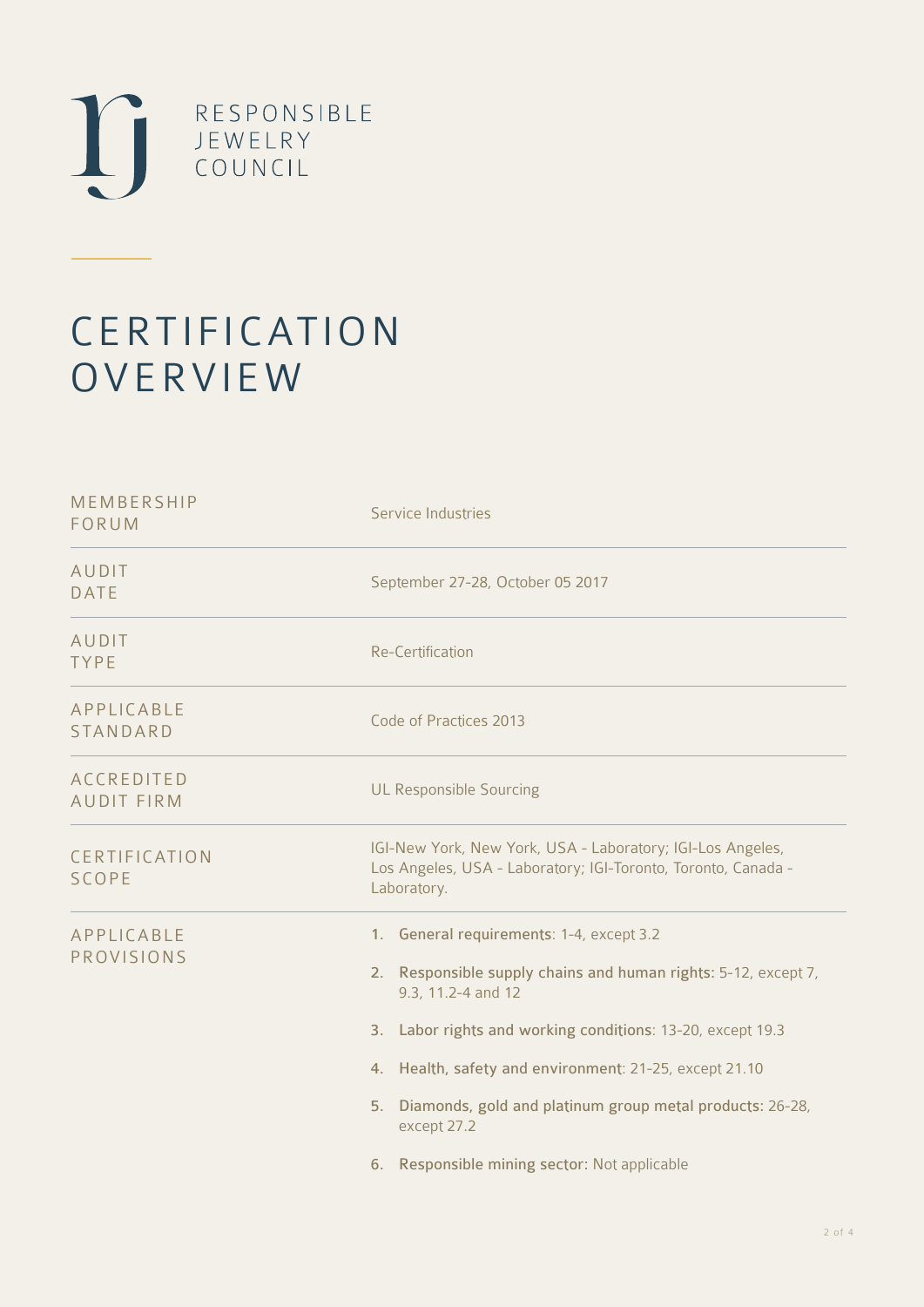| PROVENANCE<br>CLAIMS                | Not applicable.                                                                                                                                                                                                                                                                                         |
|-------------------------------------|---------------------------------------------------------------------------------------------------------------------------------------------------------------------------------------------------------------------------------------------------------------------------------------------------------|
| AUDITOR STATEMENT<br>OF CONFORMANCE | Based on the scope and findings of the certification audit, the member<br>has demonstrated a conformance level consistent with a:                                                                                                                                                                       |
|                                     | 3 Year Certification                                                                                                                                                                                                                                                                                    |
| NEXT AUDIT TYPE                     | MID-TERM REVIEW (within 12-24 months):                                                                                                                                                                                                                                                                  |
|                                     | A. Mid-term review NOT required due to:                                                                                                                                                                                                                                                                 |
|                                     | No anticipated changes to the certification scope during the<br>certification period                                                                                                                                                                                                                    |
|                                     | <25 full time equivalent personnel                                                                                                                                                                                                                                                                      |
|                                     | Low risk of non-conformances due to management controls                                                                                                                                                                                                                                                 |
|                                     | Existence of parallel audits for schemes recognized by RJC                                                                                                                                                                                                                                              |
|                                     | Existence of rigorous internal audit programs                                                                                                                                                                                                                                                           |
|                                     | Strong internal controls ensuring effective review and closure<br>of corrective actions for non-conformances                                                                                                                                                                                            |
|                                     | B. Mid-term review (desktop only) required due to:                                                                                                                                                                                                                                                      |
|                                     | No impact on conformance levels from any changes to the<br>certification scope                                                                                                                                                                                                                          |
|                                     | 2 or less minor non-conformances with critical provisions or<br>4 or less minor non-conformances in general identified by the<br>audit (not covered by parallel audits for schemes identified as<br>equivalent to RJC's) for an individual member in the mining<br>sector or a non-mining sector member |
|                                     | Possibility of remote verification of actions                                                                                                                                                                                                                                                           |
|                                     | No risk to critical provisions                                                                                                                                                                                                                                                                          |